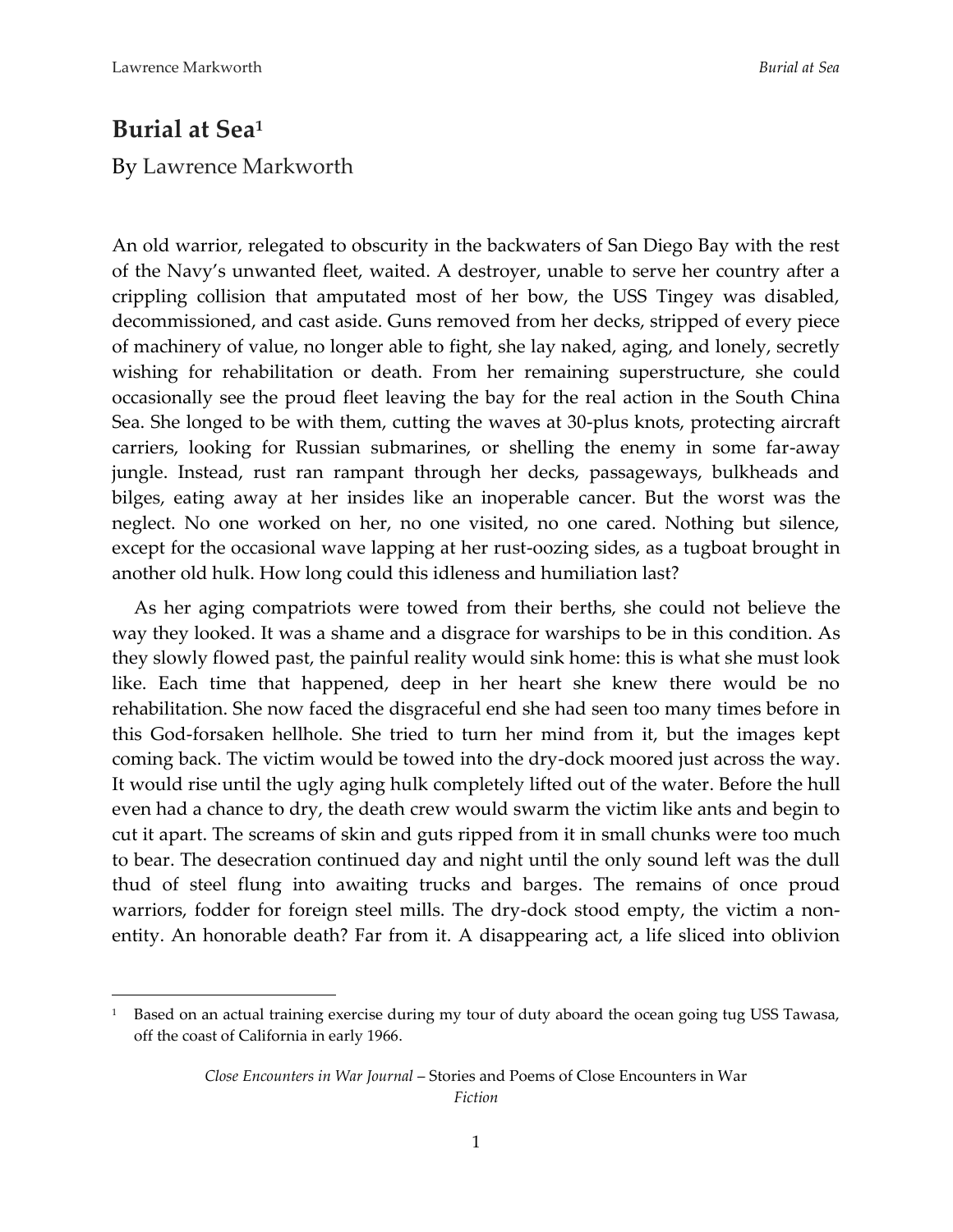with no grave or memorial to commemorate its existence. No, the only honorable death for an old warship was burial at sea. Anything less was a disgrace – a blasphemy.

Tingey often wondered what happened to her fellow internees who were towed out of this purgatory and never seen again. She doubted very much that they were rehabbed, for she had never seen them steam past in the outer harbor as revitalized warships. Then one day she began to see activity on her pier. At first, a horrible panic gripped her, as she feared she was headed to the dry-dock herself. But small signs allayed her trepidation. A crew boarded, and made one last sweep of decks and compartments as they searched for any remaining equipment of value. She knew they could have just as easily done that in the dry-dock. Next, they installed portable running lights port and starboard, and attached a stern light on her bow and a bow light on her stern. How strange. It could only mean one thing; she was going to sea, but how and why?

The next morning a large ocean-going Navy tug pulled up to her stern and the tug's crew attached a stout towing cable. Slowly she eased out of her berth as the tug guided her toward open water. As she left her solitary home – held captive there for so many years she had lost count – there was no regret or hard feelings, only hope for whatever lay ahead. A nearly forgotten surge of excitement flowed through her. Long ago her powerful engines had been surgically removed. She could now recall the beautiful song of those steam turbines winding up and applying the massive force of torque to her screws.

They steamed all day and into the night with the blowing wind creating a turbulent sea. Lacking her normal ballast, she bounced around like a cork. Not designed to move stern first in a heavy sea, she continually swung port to starboard, starboard to port on the tug's tow cable. Although still chained to her liberator, she felt free for the first time in years. The salt spray on her decks and superstructure felt like a magic potion injecting new life into her tired and rusty bulwarks. The years of wear and neglect seemed to fade with every nautical mile.

In addition to not running under her own power, the other strange sensation of finally being at sea again was the lack of a crew. A ship at sea without a crew was like an army without a general, Napoleon without Josephine, a war without a victory. She continued to wonder where she was going and what was going to happen. But her newfound freedom overcame her concerns of the fate that lay ahead.

Sunrise brought a stop to their progress. The crew from the tug launched an inflatable and they headed toward the old destroyer. Soon she heard footfalls on her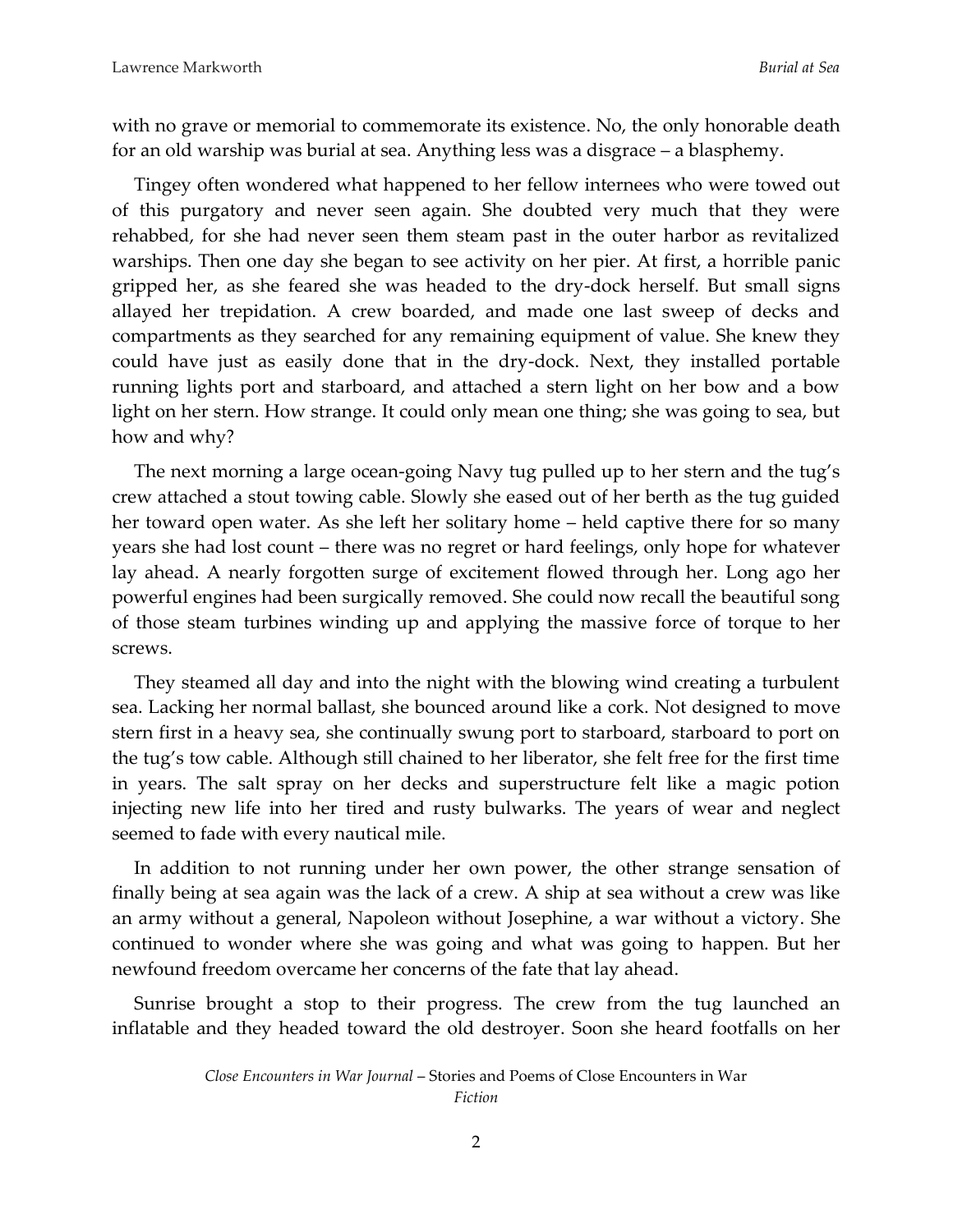decks and it was like old times again, miles at sea with an active crew aboard. She continued to bob around in the choppy waters, some of her hatches clanging open and shut with the action of the waves. The crew moved quickly, for being on the abandoned, gutted ship so far at sea proved quite unnerving. Almost as soon as they boarded her, the crew was gone, breaking loose the towing cable and removing the portable running lights. They steamed away leaving her to drift alone.

Puzzled by this action, but at the same time she enjoyed the solitude of floating on an open ocean. Her peace was soon broken by the sound of aircraft carrier fighter jets swooping low across her bridge. Real action, like the old days, when it was her duty to protect the giant carriers. Then something went terribly wrong, for on their next pass the jets began to rain bombs down upon her. Her first thought was to run. She instinctively waited for the general quarters alarm to sound. Of course, nothing happened. She had no crew, no engines, no guns, no alarms, and no defenses. Helpless, she began to yell, "You idiots, I'm not the enemy, I'm on your side!" Her calls of outrage went unheeded as the planes made pass after pass, the bombs making direct hits on her decks and structures, smoke and searing heat engulfing her. Finally, after what seemed an eternity, the bombing runs briefly stopped, and the smoked cleared. Still afloat, she reflexively surveyed her decks. There were holes everywhere, huge gaps ripped from her skin, and agonizing pain from her deep wounds. She could see several ships on the horizon: two or three destroyers, the aircraft carrier, the tug, and the admiral's flagship, a cruiser. Enough fire power to sink a battle ship and more. Then she understood. "Oh my God, they are trying to kill me." She was *the* target in target practice. Hallelujah! They were going to give her her wish, death with honor, burial at sea. She would show them how old warriors die: with tenacity, with courage and with dignity. Years of neglect had not taken the fight out of her. "Alright, give me everything you got, I'm ready." And they did. Run after run of the bombers. The destroyers fired round after round into her, the sound deafening. The sight of warships doing what they were designed to do was awesomely frightening. The onslaught continued late into the day. After some time, numbness replaced the pain and euphoria entered her. She knew the end was near.

Time after time they would stop the attack, wait for the smoke to clear, expecting her to be gone. However, she held on, still floating proud. Late in the afternoon, she was listing at forty-five degrees and taking on water. She spotted the cruiser maneuvering into position to take some shots with its eight-inch guns. She knew one of those large rounds could easily blow her in half, and she welcomed it. Then, as quickly as the cruiser got into position, it came about and headed out of range. From the west, she